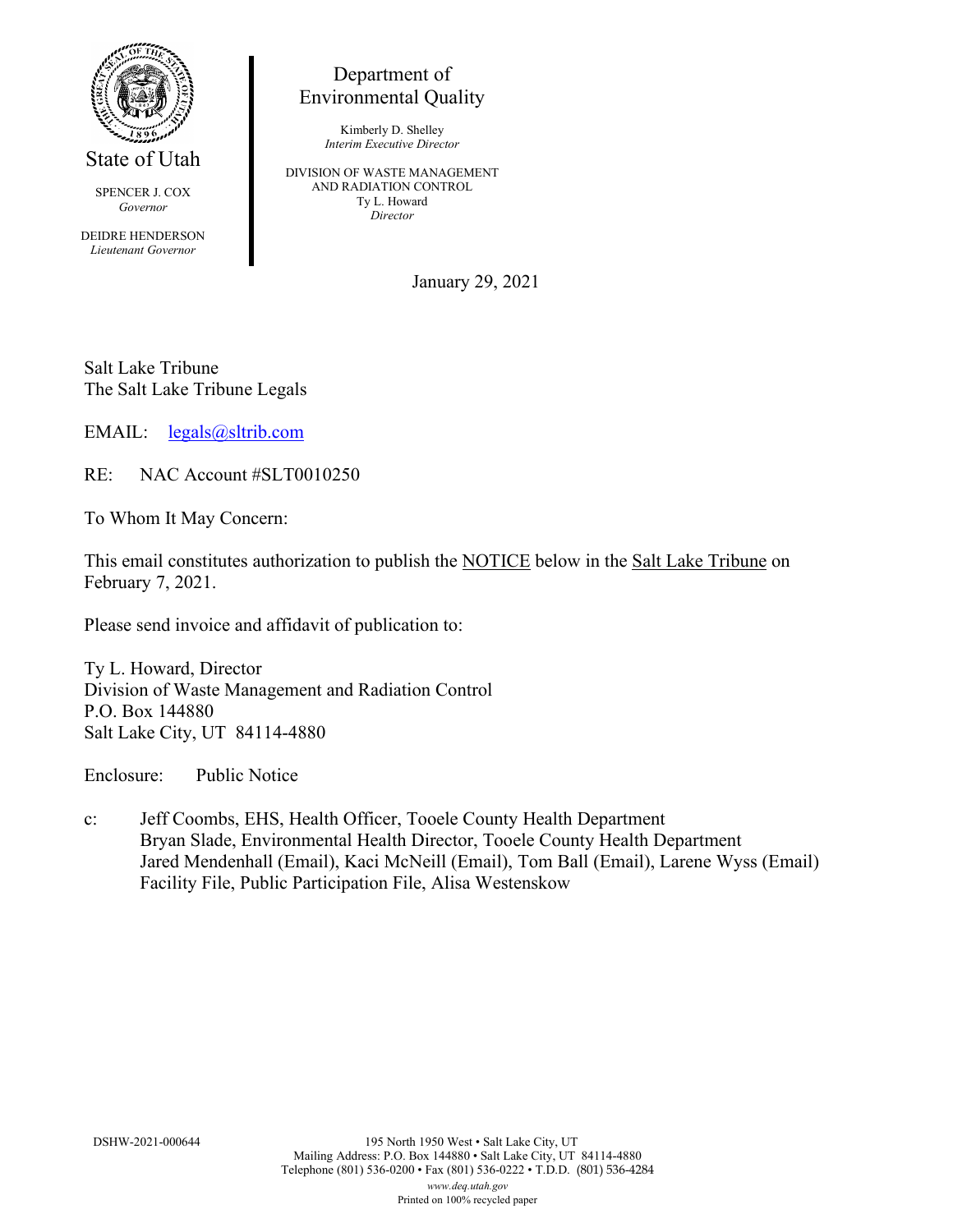

State of Utah

SPENCER J. COX *Governor*

DEIDRE HENDERSON *Lieutenant Governor*

## Department of Environmental Quality

Kimberly D. Shelley *Interim Executive Director*

DIVISION OF WASTE MANAGEMENT AND RADIATION CONTROL Ty L. Howard *Director*

January 29, 2021

Tooele Transcript Bulletin 58 North Main Street Tooele, Utah, 84074 Email: [tbp@tooeletranscript.com](mailto:tbp@tooeletranscript.com)

To Whom It May Concern:

This email constitutes authorization to publish the NOTICE below in the Tooele Transcript Bulletin on February 4, 2021.

Please send invoice and affidavit of publication to:

Ty L. Howard, Director Division of Waste Management and Radiation Control P.O. Box 144880 Salt Lake City, UT 84114-4880

Enclosure: Public Notice

c: Jeff Coombs, EHS, Health Officer, Tooele County Health Department Bryan Slade, Environmental Health Director, Tooele County Health Department Jared Mendenhall (Email), Kaci McNeill (Email), Tom Ball (Email), Larene Wyss (Email) Facility File, Public Participation File, Alisa Westenskow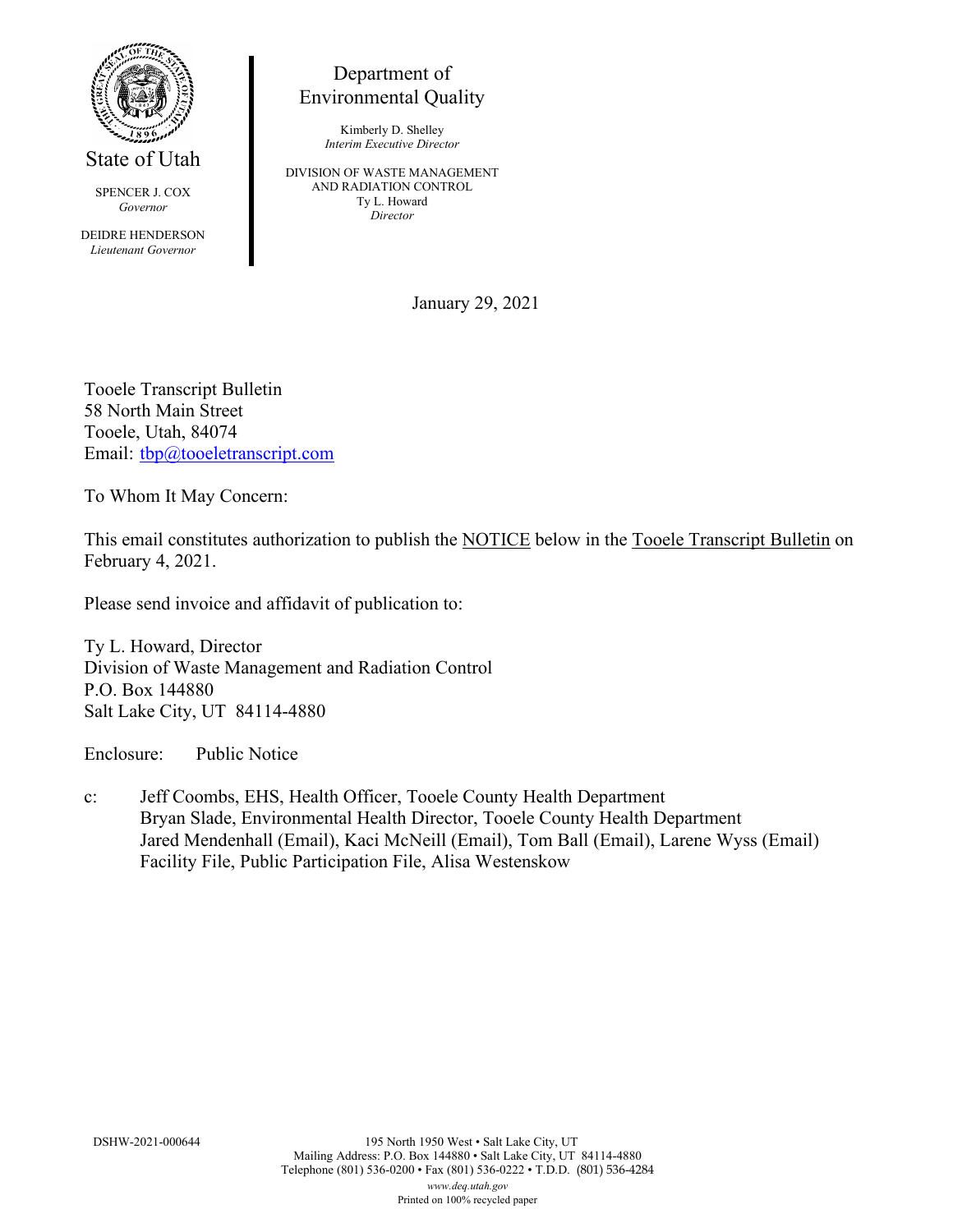## NOTICE OF PUBLIC COMMENT ON Wasatch Regional Landfill Permit Renewal SW237

Wasatch Regional Landfill has submitted a permit renewal application to continue operations of a Class V Landfill located within Tooele County. The Permit application has been reviewed by the Division of Waste Management and Radiation Control for compliance with the Solid Waste Management Rules and a draft permit has been prepared. The Director is soliciting comments on the draft permit prior to final action by the Director.

The public comment period to receive comments on the permit renewal will commence on February 8, 2021 and end on March 9, 2021.

Documents related to this application can be viewed on the Internet at [https://deq.utah.gov/waste](https://deq.utah.gov/waste-management-and-radiation-control/waste-management-radiation-control-public-notices)[management-and-radiation-control/waste-management-radiation-control-public-notices](https://deq.utah.gov/waste-management-and-radiation-control/waste-management-radiation-control-public-notices) .

Written comments will be accepted if received by 5:00 p.m. on March 9, 2021. Comments should be submitted to the address below, or be submitted by electronic mail as detailed below.

Ty L. Howard, Director Division of Waste Management and Radiation Control Department of Environmental Quality P.O. Box 144880 Salt Lake City, UT 84114-4880

Comments can also be sent by electronic mail to: dwmrcpublic@utah.gov. Comments sent in electronic format should be identified by putting the following in the subject line: Public comment on Wasatch Regional permit renewal. All documents included in comments should be submitted as ASCII (text) files or in pdf format.

Under Utah Code Section 19-1-301.5 a person who wishes to challenge a Permit Order may only raise an issue or argument during an adjudicatory proceeding that was raised during the public comment period and was supported with sufficient information or documentation to enable the director to fully consider the substance and significance of the issue.

For further information contact Bryan Woolf of the Division of Waste Management and Radiation Control at (801) 536-0227. In compliance with the Americans with Disabilities Act, individuals with special needs (including auxiliary communicative aids and services) should contact Larene Wyss, Office of Human Resources at (801) 536-4284, Telecommunications Relay Service 711, or by email at ["lwyss@utah.gov"](mailto:lwyss@utah.gov).